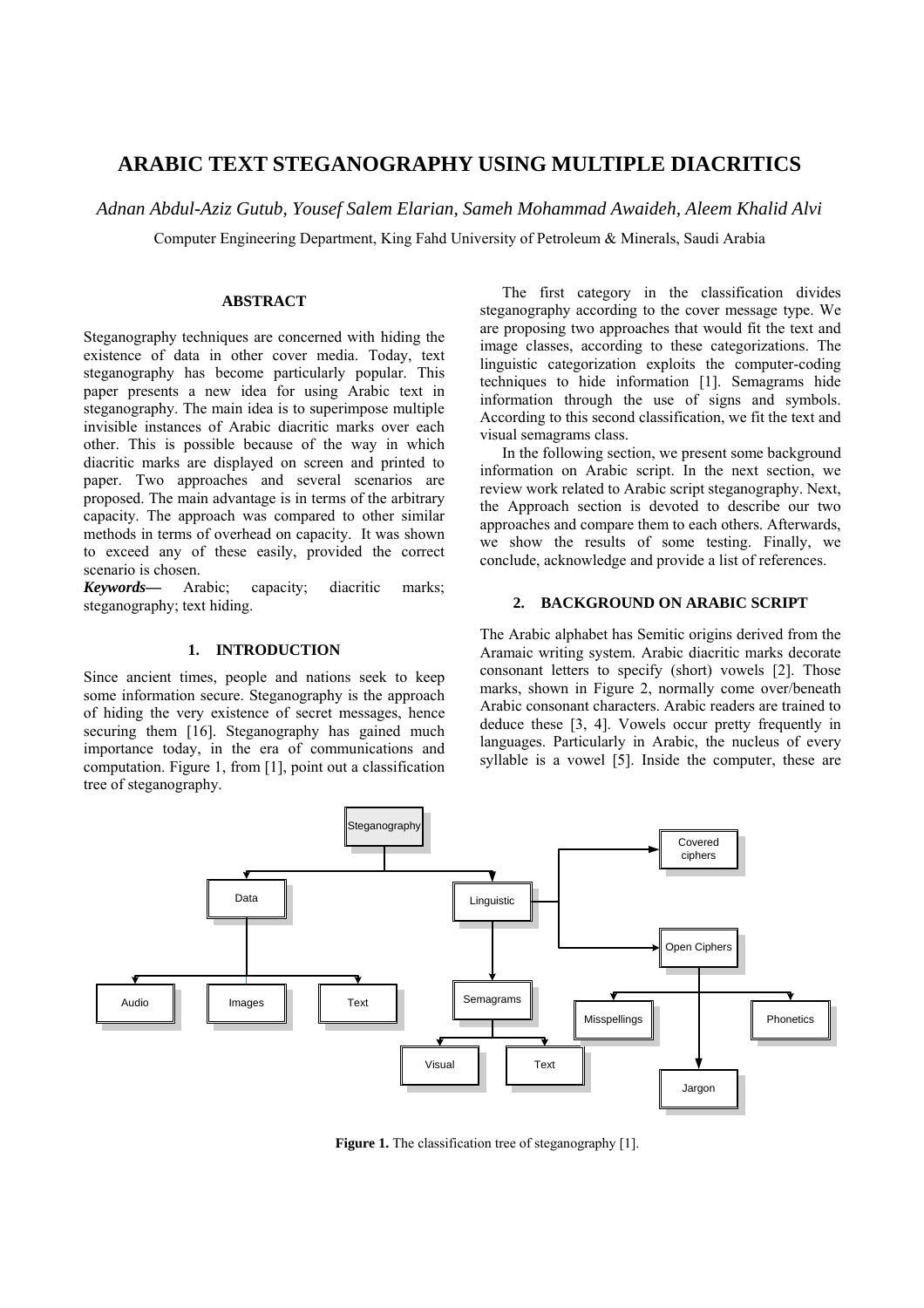represented as characters [6]. The use of diacritics is an optional, not very common, practice in modern standard Arabic, except for holy scripts.

 Dots and connectivity are two inherent characteristics of Arabic characters. We describe them here for the convenience of Sections 3 and 5. We use the word dots to refer to any separate stroke that comes over or beneath otherwise identical glyphs to differentiate among them. This includes any single, double, and triple points, besides the zigzag shapes called Hamzahs, and Maddahs. Out of the Arabic basic alphabet of 28 letters, 15 letters have from one to three points  $[7, 10]$ , four letters can have a Hamzah, and one can be adorned by Maddah [8]. Ancient Arabs used to omit and deduce dots in the same manner in which standard Arabic treats diacritics today.



Figure 1. Arabic diacritic marks.

 Connectivity is a result of the cursive nature of Arabic script. However, 8 out of the 28 Arabic letters do not connect to subsequent letters. Besides, even connectable letters do not connect to subsequent letters when the end of the word has been reached. These issues also restrict the insertion of the connectivity elongation redundant character, Kashida.

# **3. RELATED WORK**

Little has been proposed on Arabic script steganography. Two inherent properties of Arabic writing, however, have been proposed: dots and connectivity. Dots are interesting for their frequent occurrences in Arabic text. A first proposal of their use has tackled the character design itself [ 9]. In this method, the position of dots is changed to render robust, yet hidden, information. The method needs special fonts to be installed and give different codes to the same Arabic letter depending on the secret bit it hides. A more practical way has been suggested in [10] and [15]. It distinguishes the secret-bit-hiding dotted letters by inserting Kashidah's before/after them. A small drop in capacity occurs due to restriction of script on Kashidah insertion from one side, and due to the extra-Kashidah's increasing the overall size of text, on the other side. A variation to the work of [ 10] and [15] that simply inserts a Kashidah after an extendible character to represent a binary bit, regardless of the previous character's dots, might achieve better capacity.

Aabed *et al.* [11] have made use of the redundancy in diacritics to hide information. By omitting some diacritics, meaningful streams in them can be kept. This paper shares the base idea and extends it to the usage of multiple instances of diacritic marks, benefiting from the display characteristics of such marks.

# **4. APPROACH**

The idea emerges from the way how computers display/print Arabic diacritic marks. For most Arabic fonts, when the code of a diacritic mark is encountered, the image of the corresponding stroke is rendered to the screen/printer without changing the location of the cursor. Such displaying without displacing leads to the possibility of typing multiple instances of a diacritic in an almost invisible way. A computer program aware of the presence and meaning of such diacritics can detect and interpret them. For example, a program can be aware that a multiple diacritics exist in a message. It then can easily extract them, as Figure 3 suggests.



**Figure 2.** Diacritics of enciphered text: (a) before  $\&$  (b) after in circle: uncovering the last extra diacritic.

 We emphasize on the word almost when qualifying the invisibility of extra diacritics. This fact is because the multiple typing of a diacritic character might have an effect on the displayed/printed output in some fonts. In fact, fonts range from making all diacritics completely invisible to revealing them all in an apparent unfolded manner. In between, there are two interesting cases: the one of revealing only the first diacritic mark, and hiding extra strokes, and the one of darkening the diacritics with extra strokes.

 We provide two approaches to exploit the ideas above: The textual approach and the image approach. Each approach has its advantages in terms of the typical steganography metrics [10]: security, capacity, and robustness [ 12]. Tradeoffs between the metrics in the approaches are discussed after their presentation. The textual approach chooses a font that hides extra (or maybe all) diacritic marks completely. It, then, uses any encoding scenario to hide secret bits in an arbitrary number of repeated but invisible diacritics. Clearly, a softcopy of the file is needed to retrieve the hidden information (by special software or simply by changing the font).

#### **4.1 The Textual Approach**

#### *The Direct and Blocked Value Scenarios*

There are several scenarios to make use of this approach. One extreme scenario of this method achieves an arbitrary capacity: The whole message can be hidden in a single diacritic mark by hitting (or generating) a number of extra-diacritic keystrokes equal to the binary number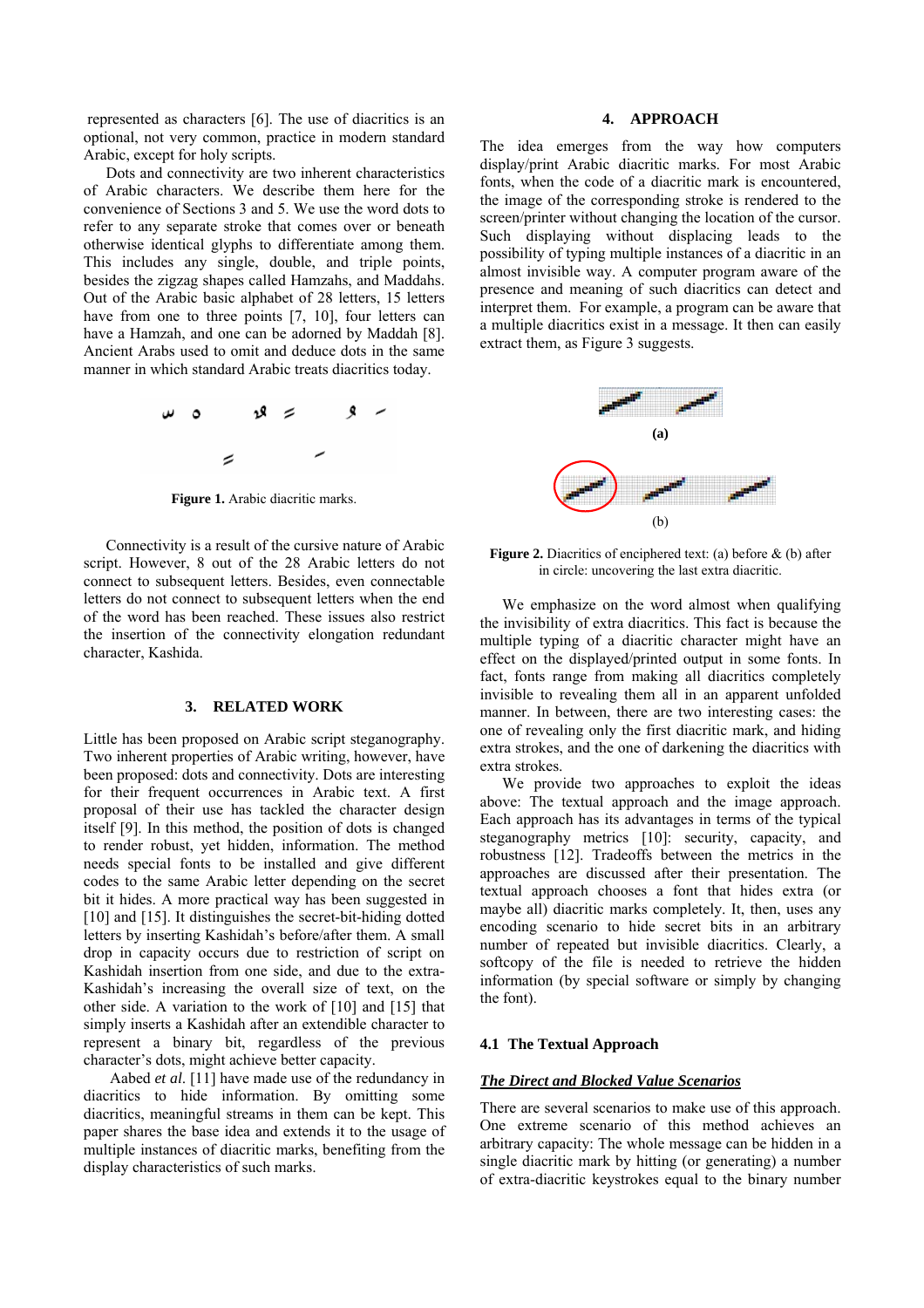representing the message. For example, to hide the binary string  $(110001)$ <sub>b</sub> = 49<sub>d</sub>, we can follow the step below with  $n = 50$ . We get the result in Table 1.

 This number *n* might be huge! One solution can be to perform the previous scenario on a block of limited number of bits. For this scenario, consider the same example of  $(110001)$ <sub>b</sub> as a secret message, we repeat the first diacritic 3 extra times  $(3 = (11)_b)$ ; the second one, 0 extra times  $(0 = (00)<sub>b</sub>)$ ; and the third one, 1 extra time  $(1=(0I)_b)$ . Figure 4 manifests the pseudo-code of such general case. A second scenario can be analogous to the run-length encoding (RLE) compression approach.

For block  $b_i$  containing a number  $n_d$ Repeat the i<sup>th</sup> diacritic  $n_d$  times.

Figure 4. Pseudo-code for the value scenarios.

# *The RLE Scenario*

In the RLE (run-length encoding) scenario, we repeat the first diacritic mark in text as much as the number of consecutive, say, *ones* emerging in the beginning of the secret message stream. Similarly, the second diacritic is repeated equivalently to the number of the consecutive *zeros* in the secret text. In the same way, all oddlyordered diacritics are repeated according to the number of next consecutive ones, and all the evenly-ordered ones repeat according to the zeros. Figure 5 presents a pseudocode describing this method.

```
While(secret.hasMore & cover.hasMore 
h = h^{\prime} While(secret.b = b) 
    Type diacritic
```


 For seek of completeness, we reproduce the example for the RLE case, as well. The algorithm will imply repeating the first diacritic 2 times (2 = number of 1's in  $(11)$ <sub>b</sub>); the second one, 3 times  $(3 =$  number of 0's in  $(000)$ <sub>b</sub>); and the third one, 1 time (for *1*).

#### **4.2 The Image Approach**

The image approach, on the other hand, selects one of the fonts that slightly darken multiple occurrences of diacritics. Figure 6 (a) shows how black level of the diacritics is darkened by multiple instances. Figure 6 (b) quantizes the brightness levels of such diacritics by adding the 24 colour-bits of each as one concatenated number. Notice that the less the brightness level, the more the darkness is.

 This approach needs to convert the document into image form to survive printing. This step is necessary because the printing technology differs from the displaying technology in rendering such Arabic complex characters [12]. We found that printing doesn't darken



**Figure 6.** (a) The image of diacritics, from a single instance in first row up to 5 repetitions in the fifth 2, 3, 4 and 5 times each (presented from the leftmost to the right most column of each diacritic). (b) Quantization of the brightness levels of such diacritics by adding the 24 color-bits.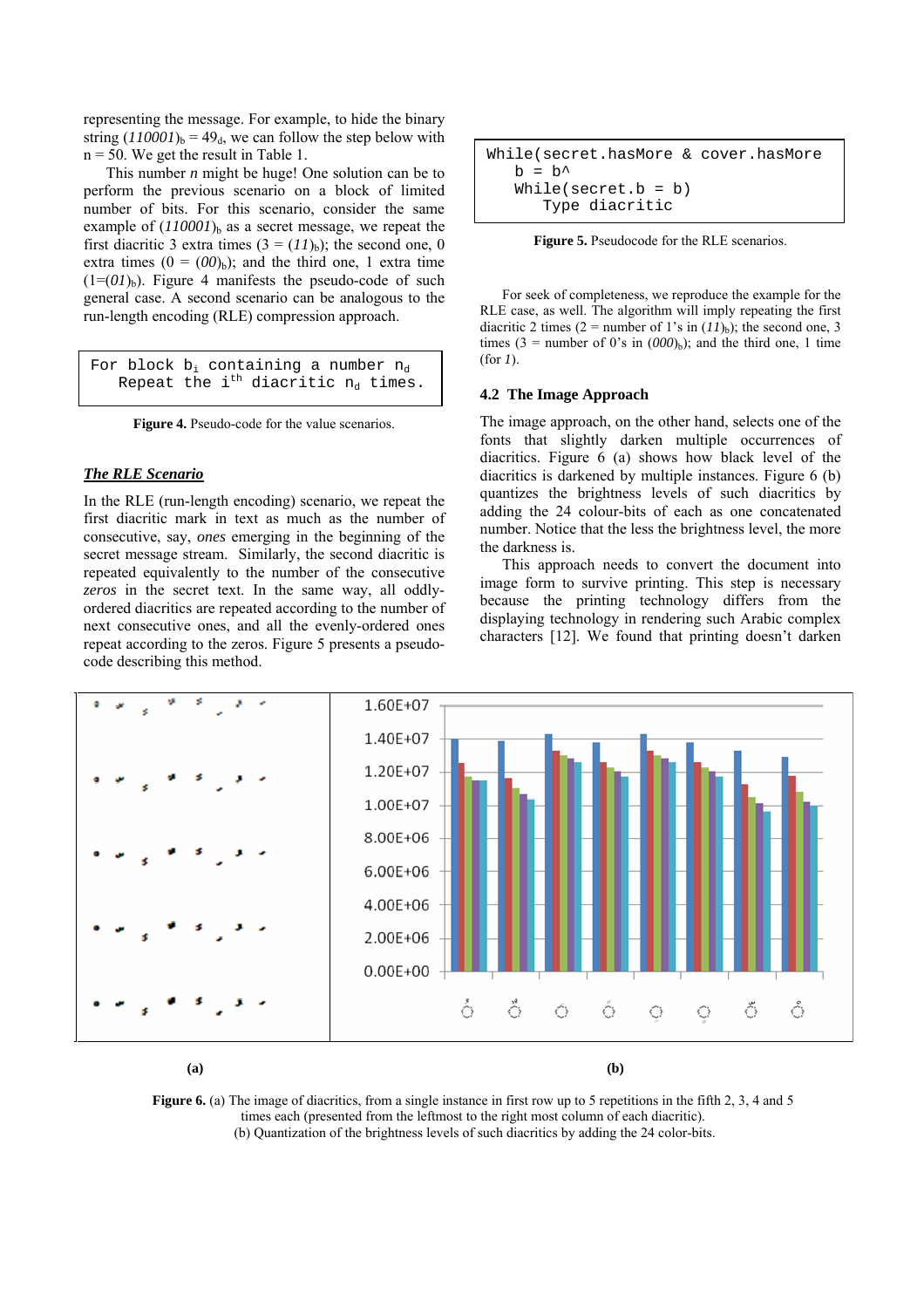extra diacritic instances of text, even when the display does. This unfortunate fact reduces the possible number of repetition of a diacritic to the one that can survive a printing-and scanning process (up to 4 as the last two columns of the first diacritic in Figure 3 (b) suggest).

**Table 1.** Results of encodings of the binary value 110001 according to the two scenarios of the first approach

| according to the two scenarios of the first approach |                              |  |  |  |
|------------------------------------------------------|------------------------------|--|--|--|
| <b>Scenario</b>                                      | <b>Extra diacritics</b>      |  |  |  |
| $1st$ scenario (stream)                              | 49                           |  |  |  |
| $1st$ scenario block size=2                          | $3+0+1=4$                    |  |  |  |
| $2nd$ scenario (RLE start=1)                         | $(2-1) + (3-1) + (1-1) = 3.$ |  |  |  |

These limitations force us to stick to the first encoding scenario with a small block size (up to 2, perhaps). More catastrophically, yet, the size of the image containing text is, typically by orders, larger than that of the text it represents! However, if the media is paper, this capacity measure re-considers the number of characters in a printed page rather than the number of bits. This method can also be considered for printing watermarking. It's worth mentioning that to increase security it's best to transform the text or image into a common format, such as PDF, for example. This act not only hides some information regarding the original type and size of files, but also prevents from accidental or intentional font changes, which can have catastrophic impact on text messages.

 Notes on the capacity, robustness and security of each approach are summarized in Table 2. The image approach has two entries: one assuming a softcopy of the document image is distributed and the other one assuming a printed version is. The text approach is not, generally, robust to printing. However, it is capable of achieving arbitrarily high capacities. The file size might deteriorate the security level, however, if this approach is abused. The image approach is, to some extent, robust to printing. The softcopy version is only mentioned for completeness. It has a very low capacity. Its security is also vulnerable since text isn't usually sent in images. The hardcopy version of the image approach intents to achieve robustness with good security.

**Table 2.** Comparison between the two approaches in terms of capacity, robustness and security.

| Approach  | Capacity                     | <b>Robustness</b> | security   |
|-----------|------------------------------|-------------------|------------|
| $Text +$  | High, up to infinity         | Not robust        | Invisible. |
| softcopy  | in 1 <sup>st</sup> scenario. | to printing.      | in code.   |
| $Image +$ | Very low, due to             | Robust to         | Slightly   |
| softcopy  | image overhead.              | printing.         | visible.   |
| $Image +$ | Moderate, 1 <sup>st</sup>    | Robust to         | Slightly   |
| hardcopy  | scenario, block of 2         | printing.         | visible.   |

# **5. COMPARISON TO SIMILAR TECHNIQUES**

We compare the capacity of our approach to the dots approach [ 9] and to the Kashidah approach [ 10]. First, we need to note that in our, as well as the Kashidah approach, hiding a bit is equivalent to inserting a character (a diacritic mark in our case and a Kashidah in the Kashidah method). The dots approach doesn't suffer such increase in size due to hidden message embedding. In fact, the dotted approach can be viewed as an ideal (hence, unpractical) case for the Kashidah method.

 Since there are several scenarios to implement all approaches, we count the number of usable characters per approach, independent from the scenario or the secret message to be embedded. For this goal to be realistic, we find utterances in the Corpus of Contemporary Arabic (CCA), by Al-Sulaiti [ 14, 15]. The corpus is reported to have 842,684 words from 415 diverse texts, mainly from websites. For the diacritic approach, the overhead is easy to estimate. Besides, it needs a diacratized text to experiment on. Hence, we use the not-heavily-diacratized sentence in Figure 7 to extract results.

We use *p* for the ratio of characters capable of baring a secret bit of a given level, and *q* for the ratio of characters capable of baring the opposite level. In the case of the dots approach, dotted characters may contribute to *p* while undotted characters may contribute to *q*. For the Kashidah method, we study two cases: the case of inserting Kashidahs before, and the case of inserting them after, the required character. We count extendible characters before/after dotted characters for *p* and those before/after undotted characters for *q*. For both methods, we keep characters with Hamzahs in a separate class *r* so as to be added to *p* or *q*, whichever is more convenient. The last column assumes equiprobability between  $(p+r)$  and  $q$ . In our case, a diacritic mark can bare a secret zero or a secret one, hence  $p = q$  and  $r = 0$ .

إِنَّ الحَمْدَ لِله.ِ نَحْمَدُهُ وَنَسْتَعِيْنَهُ وَنسْتَغْفِرُه.ُ وَنَعُوْذُ بِااللهِ مِنْ شُرُوْرِ أَنْفُسِنَا وَسَيِّئَاتِ أَعْمَالِنَا. مَنْ يَهدِهِ االلهُ فَلا مُضِلَّ لَه.ُ وَمَنْ يُضْلِلْ فَلا هَادِىَ لَه.ُ وأشْهَدُ أن لا إِله إِلا االله وَحدَهُ لا شَريكَ لَه وأَشْهَدُ أَنَّ مُحَمَداً عَبْدُهُ ورَسُولَه.ُ

**Figure 7.** Moderately diacratized text to find utterances of bitbaring units in our method.